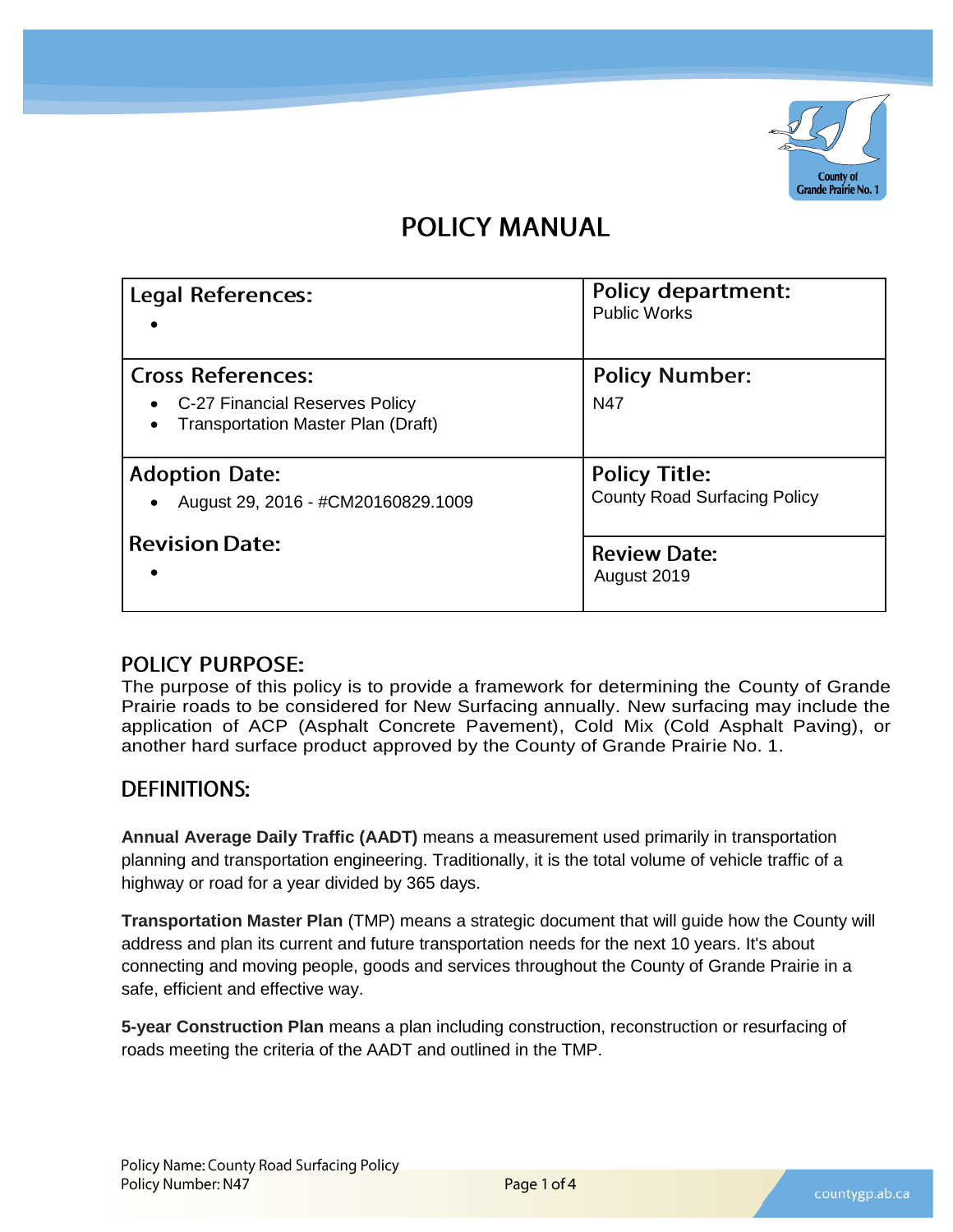

**County** means the municipal corporation of the County of Grande Prairie No. 1 having jurisdiction under the Municipal Government Act and other applicable legislation.

**A Local Improvement Tax,** is a tax paid by the landowners for the costs incurred to complete the surfacing project. The County may provide manpower and equipment to the project at no cost to the landowner, and at the discretion of Council.

### **POLICY STATEMENT AND GUIDELINES:**

To recognize the desire to surface gravel roads when certain criteria are met.

#### **Criteria:**

- **A. Annual Average Daily Traffic (AADT) of 500 vehicles or more.**
- **B. Listed in Transportation Master Plan (TMP)**
- **C. Recognized in 5-year Construction Plan**

A listing of roadways, meeting the criteria of the Annual Average Daily Traffic (AADT) and the Transportation Master Plan (TMP) will be compiled, reviewed and held by the Public Works Department. This listing will be reviewed by the Director of Public Works and the Chief Administrative Officer for inclusion and presentation during the budget process on a need/criteria basis.

Funding will be provided by General Taxation Revenue or other sources of revenue identified by the budget process.

#### **1. RURAL RESIDENTIAL SUBDIVISION INTERNAL ROADS**

In December, 1998 (motion 777/12/98), the County changed the practice of fully funding internal residential subdivision road hard surfacing to require that new subdivisions approved after that date requesting paving with a county approved product such as cold mix/micro surfacing of the internal roads be required to pay for the same through a local improvement tax levy or the developer attend to the paving/cold mix surfacing.

#### **Criteria:**

**A. Pre 1999: Subdivision approved prior to 1999 will be eligible for consideration of surfacing when 95% of the approved lots are fully developed.**

During budget discussions each year a list of eligible subdivisions and requests will be presented for Council's consideration.

Funding for Priority One (1)'s, (subdivisions meeting the 95% criteria) will be through General Taxation Revenue or other sources of revenue identified by the budget process.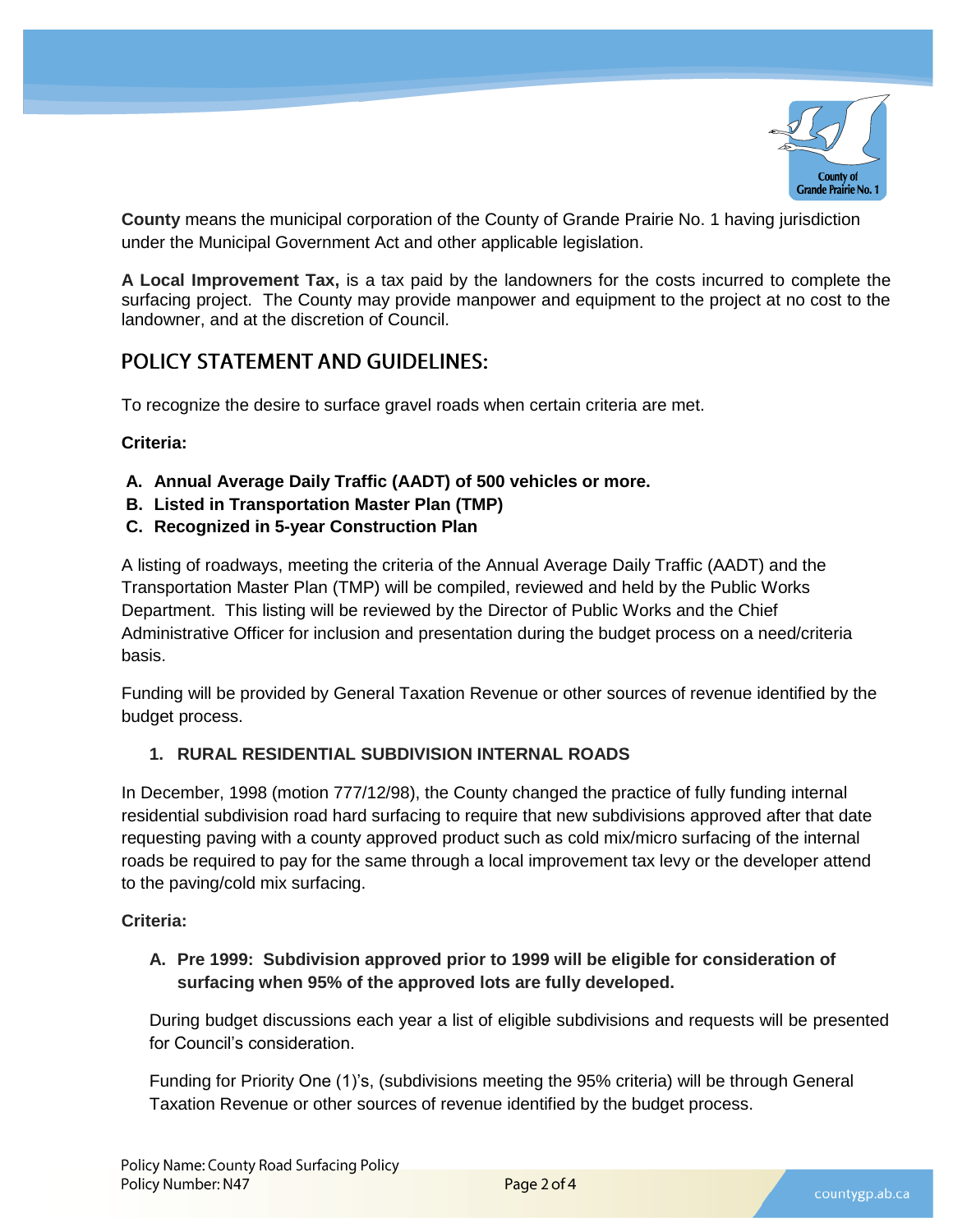

- **B. Post 1998: Landowners pay for surfacing by Local Improvement Tax.**
- **C. Life Expectancy Class:**
	- **i) Hamlet Streets (ACP Hotmix) = Twenty (20) year life**
	- **ii) Residential Roads (ACP Hotmix) = Twenty (20) year life – pavement**
	- **iii) Local Roads (ACP Hotmix) = Sixteen (16) year life**
	- **iv) Rural Residential Subdivisions (coldmix or, micro surfacing or Alternative) = Ten (10) year life**

### **ROLES AND RESPONSIBILITIES:**

**Chief Administrative Officer (CAO)** is responsible for reviewing the recommendations with the Director of Public Works prior to making recommendations to Council

**Director of Public Works** is responsible for recommendations to CAO during the budget process and recommendations to Council for consideration.

**Construction Manager** is responsible for the data collection including the AADT, TMP, 5-year Construction Plan and the listing of roadways meeting the criteria.

### **CONFIDENTIALITY:**

The use and interpretation of all County Policies and schedules will comply with all aspects of the Freedom of Information and Protection of Privacy Act (FOIP). Any breaches of the FOIP Act will be subject to disciplinary action.

### **RECORDS MANAGEMENT REOUIREMENTS:**

All documentation will be filed in accordance with the Records Management Policy and to comply with the Municipal Government Act (MGA), Freedom of Information & Protection of Privacy Act (FOIP) and any other applicable legislation, regulation, or act.

### **NON COMPLIANCE:**

Consequences of non-compliance with this Policy may result in the potential for legal challenges and/or penalties to the County of Grande Prairie No. 1, its elected officials and/or staff.

The Chief Administrative Officer must approve any exceptions to the Policy.